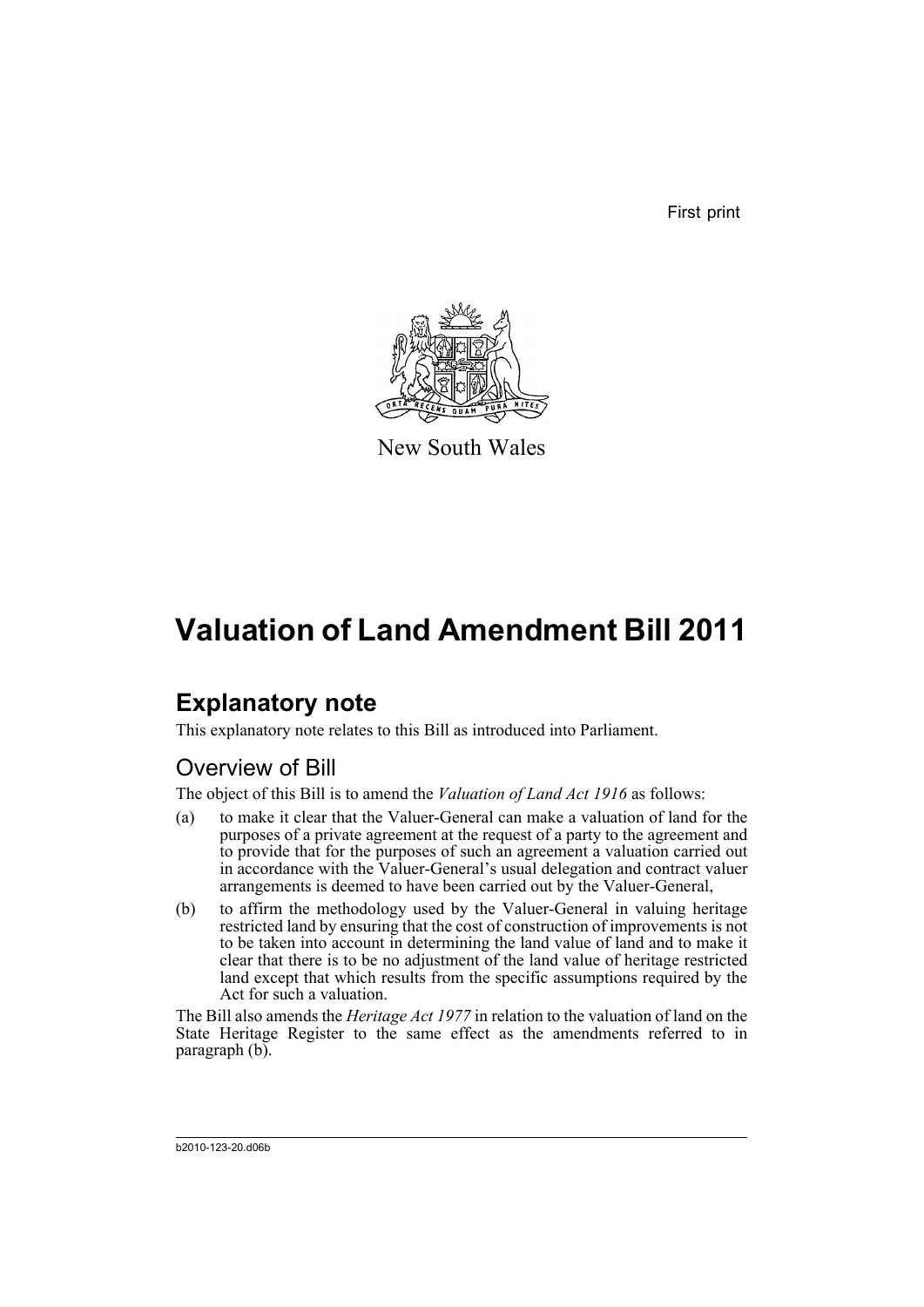Explanatory note

## Outline of provisions

**Clause 1** sets out the name (also called the short title) of the proposed Act.

**Clause 2** provides for the commencement of the proposed Act on the date of assent to the proposed Act.

## **Schedule 1 Amendment of Valuation of Land Act 1916 No 2**

**Schedule 1 [3]** inserts a new section that specifically authorises the Valuer-General to carry out private valuations of land at the request of a party to a private agreement that provides for the valuation to be made by the Valuer-General. Current arrangements under which the Valuer-General delegates the making of a valuation or makes a valuation on the recommendation of a contract valuer will extend to these private valuations, and a valuation made by a delegate or on the recommendation of a contract valuer will operate for the purposes of the private agreement as a valuation made by the Valuer-General. **Schedule 1 [1] and [2]** make consequential amendments.

**Schedule 1 [4]** affirms the methodology used by the Valuer-General in valuing heritage restricted land by ensuring that the cost of construction of improvements is not to be taken into account in determining the land value of heritage restricted land. The amendment reverses the effect of the decision of the Land and Environment Court in *In Adam Pty Ltd v Valuer-General* [2011] NSWLEC 55 which involved a deduction from land value of a "heritage cost penalty" calculated as the increased cost of construction of improvements on heritage restricted land.

**Schedule 1 [5]** makes it clear that there is to be no deduction from or other adjustment of the land value of heritage restricted land on account of the effect on land value of any factor concerned with the land being heritage restricted land other than the effect of the assumptions specifically required to be made under the Act for such a valuation.

**Schedule 1 [6]** inserts a savings and transitional regulation-making power.

**Schedule 1 [7]** inserts the following transitional provisions for the amendments to be made by the Bill:

- (a) Proposed clause 19 extends the operation of the new section that authorises the Valuer-General to carry out private valuations to private valuations made before the commencement (but not so as to affect any previous court decision).
- (b) Proposed clause 20 validates past valuations of heritage restricted land made on the basis of the methodology that is affirmed by **Schedule 1 [4] and [5]** but not so as to affect any decision in court proceedings commenced before the date of introduction of the Bill into Parliament.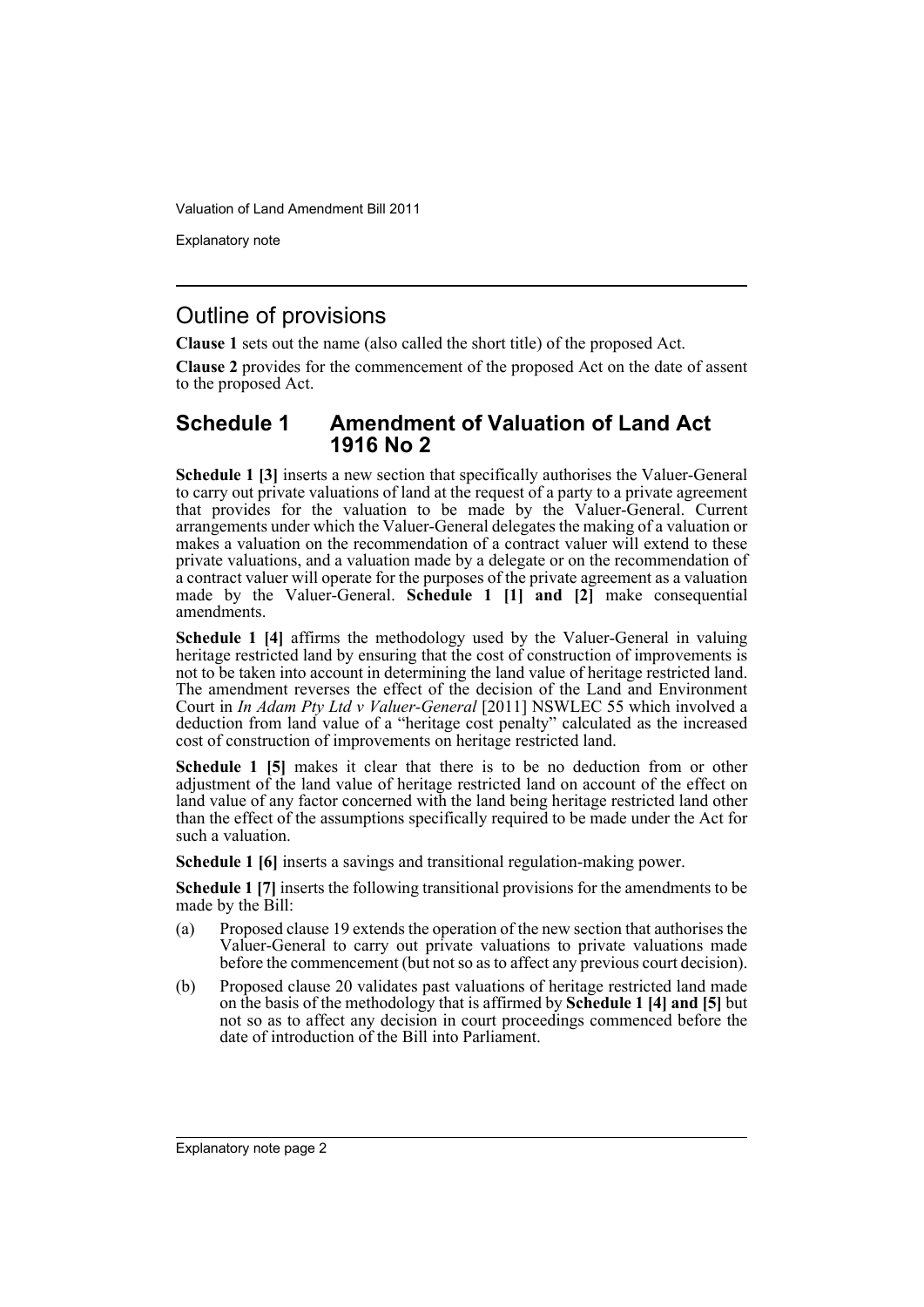Explanatory note

## **Schedule 2 Amendment of Heritage Act 1977 No 136**

**Schedule 2** amends the *Heritage Act 1977* in relation to the valuation of land listed on the State Heritage Register to make amendments to the same effect as those made by **Schedule 1 [4] and [5]**. The transitional provision (proposed clause 20) to be inserted by **Schedule 1 [7]** extends to the amendments made by Schedule 2.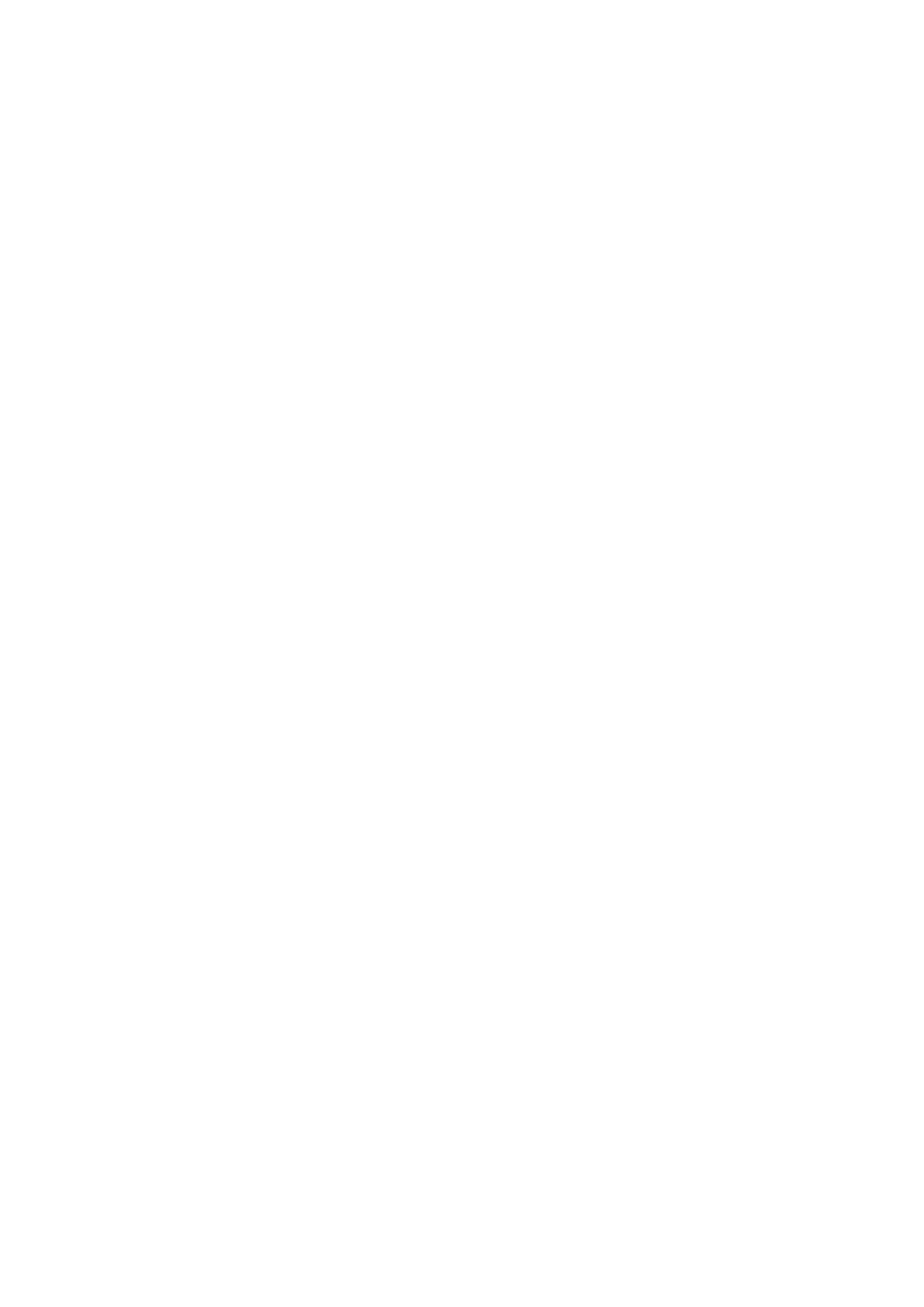First print



New South Wales

# **Valuation of Land Amendment Bill 2011**

## **Contents**

|             |                                                         | Page |
|-------------|---------------------------------------------------------|------|
| $\mathbf 1$ | Name of Act                                             |      |
|             | 2 Commencement                                          | 2    |
|             | Schedule 1 Amendment of Valuation of Land Act 1916 No 2 | 3    |
|             | Schedule 2 Amendment of Heritage Act 1977 No 136        | 6.   |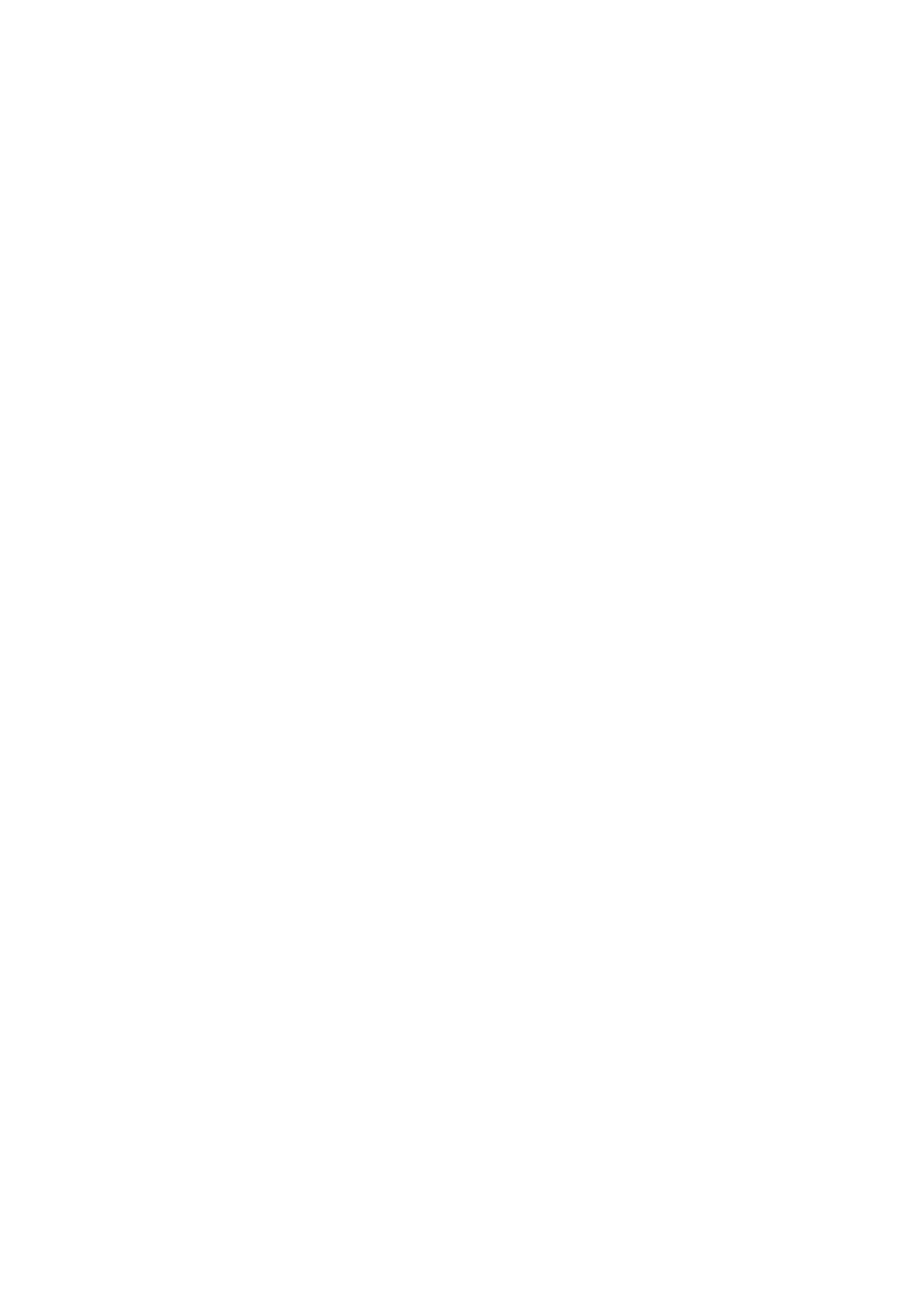

New South Wales

# **Valuation of Land Amendment Bill 2011**

No , 2011

## **A Bill for**

An Act to amend the *Valuation of Land Act 1916* to provide for the making of private valuations of land by the Valuer-General and to make further provision for the valuation of heritage restricted land; and to amend the *Heritage Act 1977* to make further provision for the valuation of land on the State Heritage Register.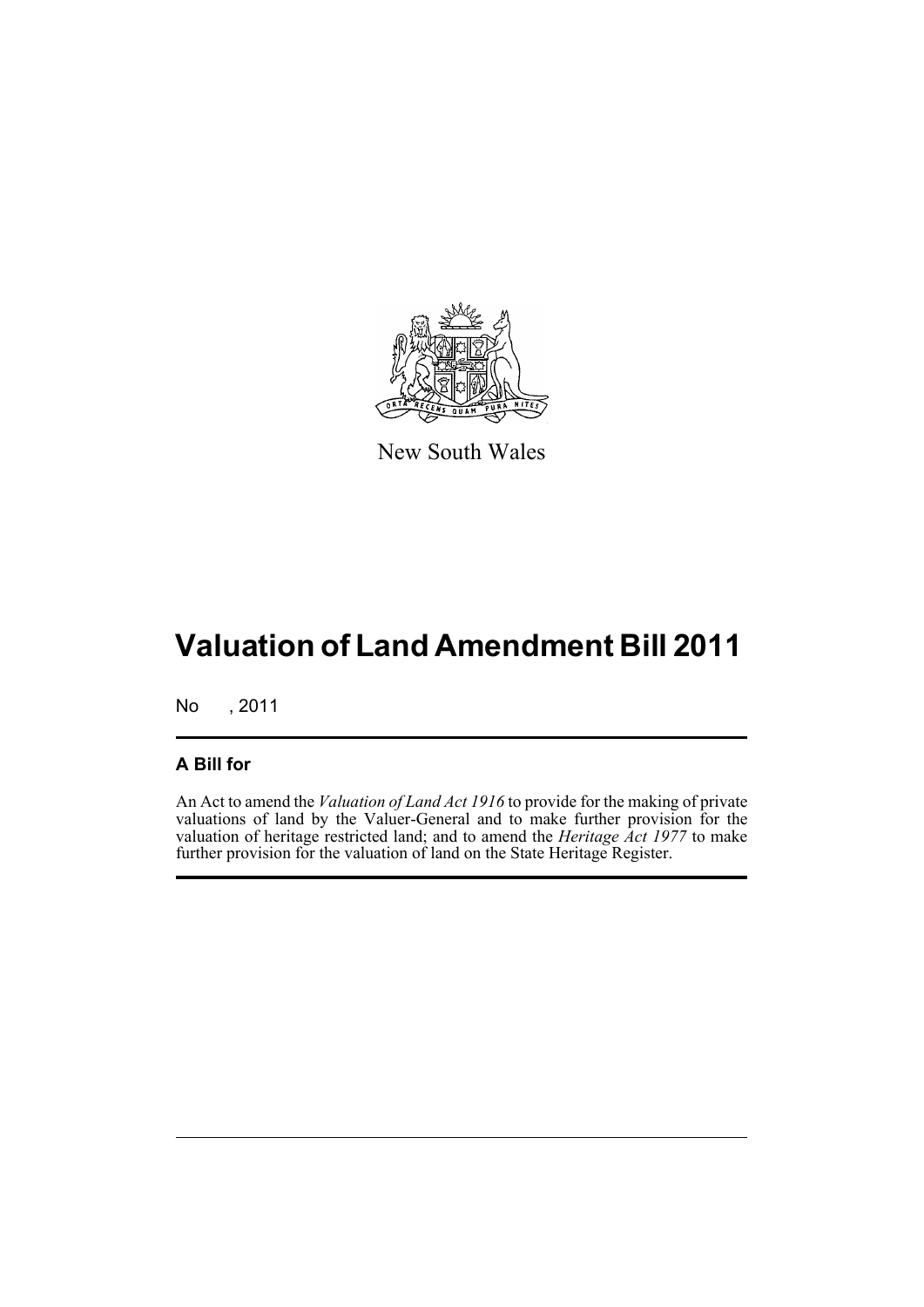<span id="page-7-1"></span><span id="page-7-0"></span>

|   | The Legislature of New South Wales enacts:                    |               |
|---|---------------------------------------------------------------|---------------|
| 1 | Name of Act                                                   | $\mathcal{P}$ |
|   | This Act is the <i>Valuation of Land Amendment Act 2011</i> . | 3             |
|   | <b>Commencement</b>                                           |               |
|   | This Act commences on the date of assent to this Act.         | 5             |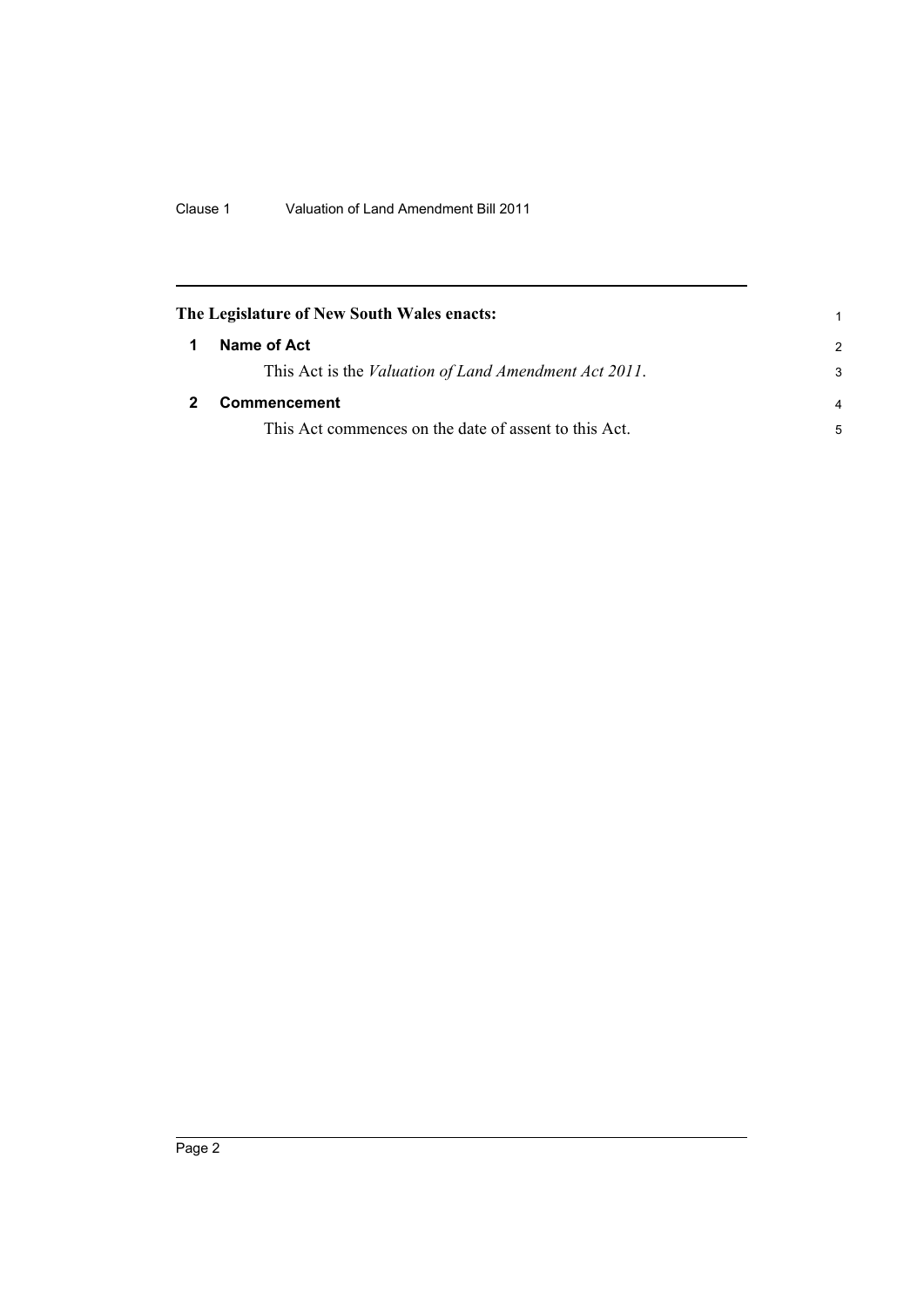Amendment of Valuation of Land Act 1916 No 2 Schedule 1

<span id="page-8-0"></span>

|       | <b>Schedule 1</b>                                               |                   | <b>Amendment of Valuation of Land Act</b><br>1916 No 2                                                                                                                                                                                                                                                                                                                                                                                                         | 1<br>$\overline{2}$                          |
|-------|-----------------------------------------------------------------|-------------------|----------------------------------------------------------------------------------------------------------------------------------------------------------------------------------------------------------------------------------------------------------------------------------------------------------------------------------------------------------------------------------------------------------------------------------------------------------------|----------------------------------------------|
| [1]   |                                                                 |                   | <b>Section 4 Definitions</b>                                                                                                                                                                                                                                                                                                                                                                                                                                   | 3                                            |
|       | section $4(1)$ .                                                |                   | Omit "for the purposes of Part 2" from the definition of <i>valuation service</i> in                                                                                                                                                                                                                                                                                                                                                                           | 4<br>5                                       |
| [2]   |                                                                 |                   | <b>Section 9 Functions of Valuer-General</b>                                                                                                                                                                                                                                                                                                                                                                                                                   | 6                                            |
|       | Insert "authorised or" before "required" in section $9(1)(d)$ . |                   |                                                                                                                                                                                                                                                                                                                                                                                                                                                                | 7                                            |
| $[3]$ |                                                                 | <b>Section 9A</b> |                                                                                                                                                                                                                                                                                                                                                                                                                                                                | 8                                            |
|       | Insert after section 9:                                         |                   |                                                                                                                                                                                                                                                                                                                                                                                                                                                                | 9                                            |
|       | <b>9A</b>                                                       |                   | <b>Private valuations by Valuer-General</b>                                                                                                                                                                                                                                                                                                                                                                                                                    | 10                                           |
|       |                                                                 | (1)               | The Valuer-General may make a valuation of land at the request<br>of any person (a <i>private valuation</i> ) for the purposes of any<br>agreement or other arrangement between parties (a <i>private</i><br><i>agreement</i> ) that provides for the valuation to be made by the<br>Valuer-General.                                                                                                                                                           | 11<br>12<br>13<br>14<br>15                   |
|       |                                                                 | (2)               | The terms of the private agreement do not prevent the<br>Valuer-General from delegating the making of the private<br>valuation or from making the private valuation on the<br>recommendation of a contract valuer.<br>Note. Section 8 (5) enables the Valuer-General to delegate the making<br>of a private valuation to any person. Section 13H provides for the<br>Valuer-General to make a private valuation on the recommendation of a<br>contract valuer. | 16<br>17<br>18<br>19<br>20<br>21<br>22<br>23 |
|       |                                                                 | (3)               | A private valuation made by a delegate of the Valuer-General or<br>by the Valuer-General on the recommendation of a contract<br>valuer is, for the purposes of a private agreement, deemed to have<br>been made by the Valuer-General (even if the private agreement<br>provides for the valuation to be made by the Valuer-General as<br>an expert valuer or on the basis of the Valuer-General's own<br>investigations, skill and judgment).                 | 24<br>25<br>26<br>27<br>28<br>29<br>30       |
|       |                                                                 | (4)               | The making of a private valuation under this section is at the<br>discretion of the Valuer-General and the Valuer-General cannot<br>be required to make a private valuation under this section.                                                                                                                                                                                                                                                                | 31<br>32<br>33                               |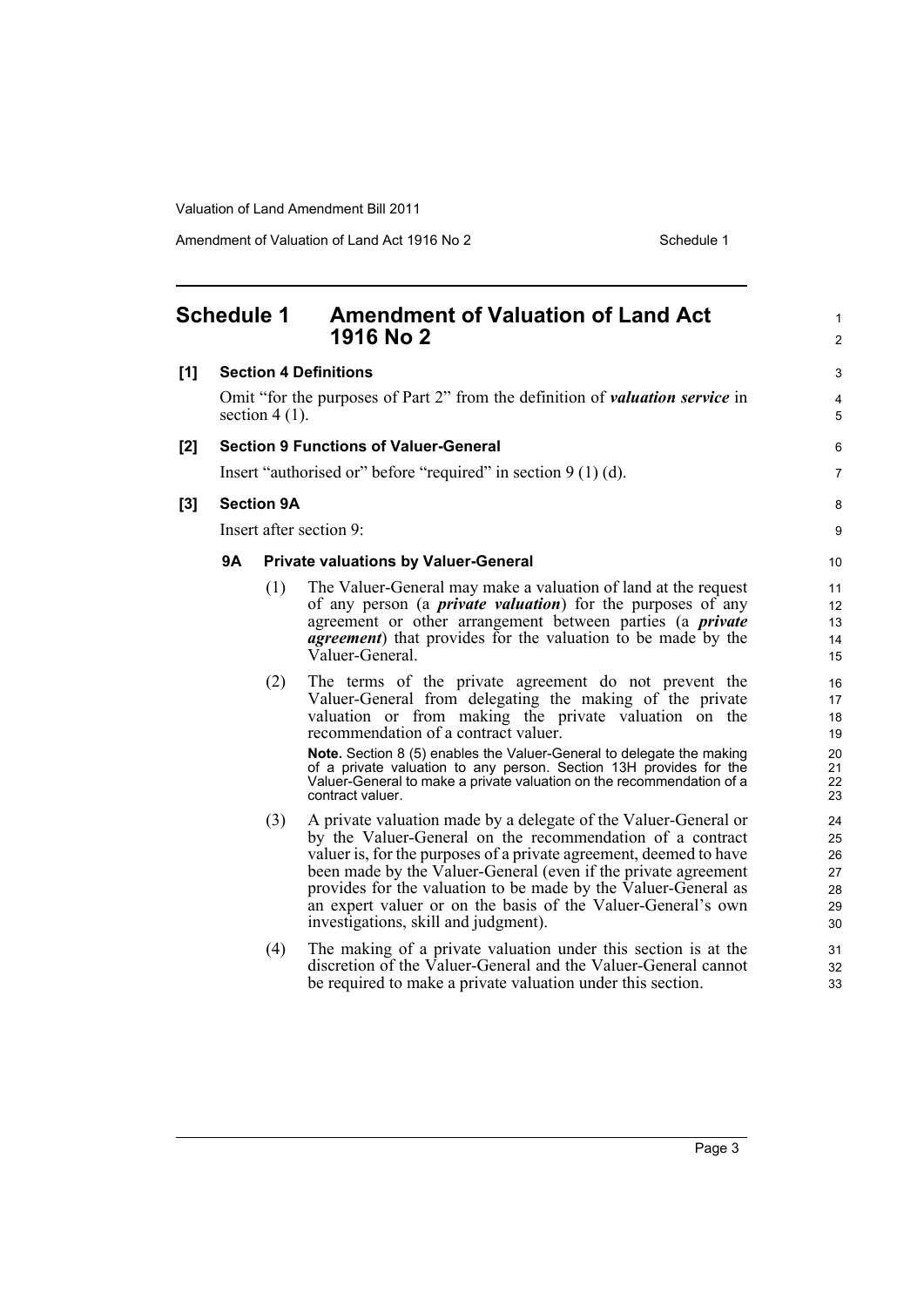Schedule 1 Amendment of Valuation of Land Act 1916 No 2

| [4] |                                    | Section 14G Valuation subject to heritage restrictions under EPI                                                                                                                                                                                                                                                                                                                                                                          | 1                                |
|-----|------------------------------------|-------------------------------------------------------------------------------------------------------------------------------------------------------------------------------------------------------------------------------------------------------------------------------------------------------------------------------------------------------------------------------------------------------------------------------------------|----------------------------------|
|     | Insert after section $14G(1)(c)$ : |                                                                                                                                                                                                                                                                                                                                                                                                                                           |                                  |
|     |                                    | (d)<br>that the cost of construction of improvements on that land<br>has no effect on its land value, with the result that there is<br>to be no reduction in land value because of any difference<br>between the cost of construction of the improvements<br>referred to in paragraph (b) as new improvements and the<br>cost of construction of other improvements used as a basis<br>for comparison in the determination of land value. | 3<br>4<br>5<br>6<br>7<br>8<br>9  |
| [5] | Section 14G (1A)                   |                                                                                                                                                                                                                                                                                                                                                                                                                                           | 10                               |
|     |                                    | Insert after section $14G(1)$ :                                                                                                                                                                                                                                                                                                                                                                                                           | 11                               |
|     | (1A)                               | When the land value of heritage restricted land is determined on<br>the basis of the assumptions required by this section, there is to<br>be no deduction from or other adjustment of that land value on<br>account of the effect on land value of any factor concerned with<br>the land being heritage restricted land (other than the effect of<br>those assumptions).                                                                  | 12<br>13<br>14<br>15<br>16<br>17 |
| [6] |                                    | Schedule 2 Savings, transitional and other provisions                                                                                                                                                                                                                                                                                                                                                                                     | 18                               |
|     |                                    | Insert at the end of clause $1(1)$ :                                                                                                                                                                                                                                                                                                                                                                                                      | 19                               |
|     |                                    | Valuation of Land Amendment Act 2011                                                                                                                                                                                                                                                                                                                                                                                                      | 20                               |
| [7] | <b>Schedule 2</b>                  |                                                                                                                                                                                                                                                                                                                                                                                                                                           | 21                               |
|     | Insert at the end of the Schedule: |                                                                                                                                                                                                                                                                                                                                                                                                                                           | 22                               |
|     | Part 7                             | Provisions consequent on enactment of                                                                                                                                                                                                                                                                                                                                                                                                     | 23                               |
|     |                                    | <b>Valuation of Land Amendment Act 2011</b>                                                                                                                                                                                                                                                                                                                                                                                               | 24                               |
|     | 19                                 | Operation of private valuation amendments                                                                                                                                                                                                                                                                                                                                                                                                 | 25                               |
|     |                                    | Section 9A extends to a private valuation made before the<br>commencement of that section but not so as to affect any decision<br>of a court made before that commencement.                                                                                                                                                                                                                                                               | 26<br>27<br>28                   |
|     |                                    |                                                                                                                                                                                                                                                                                                                                                                                                                                           |                                  |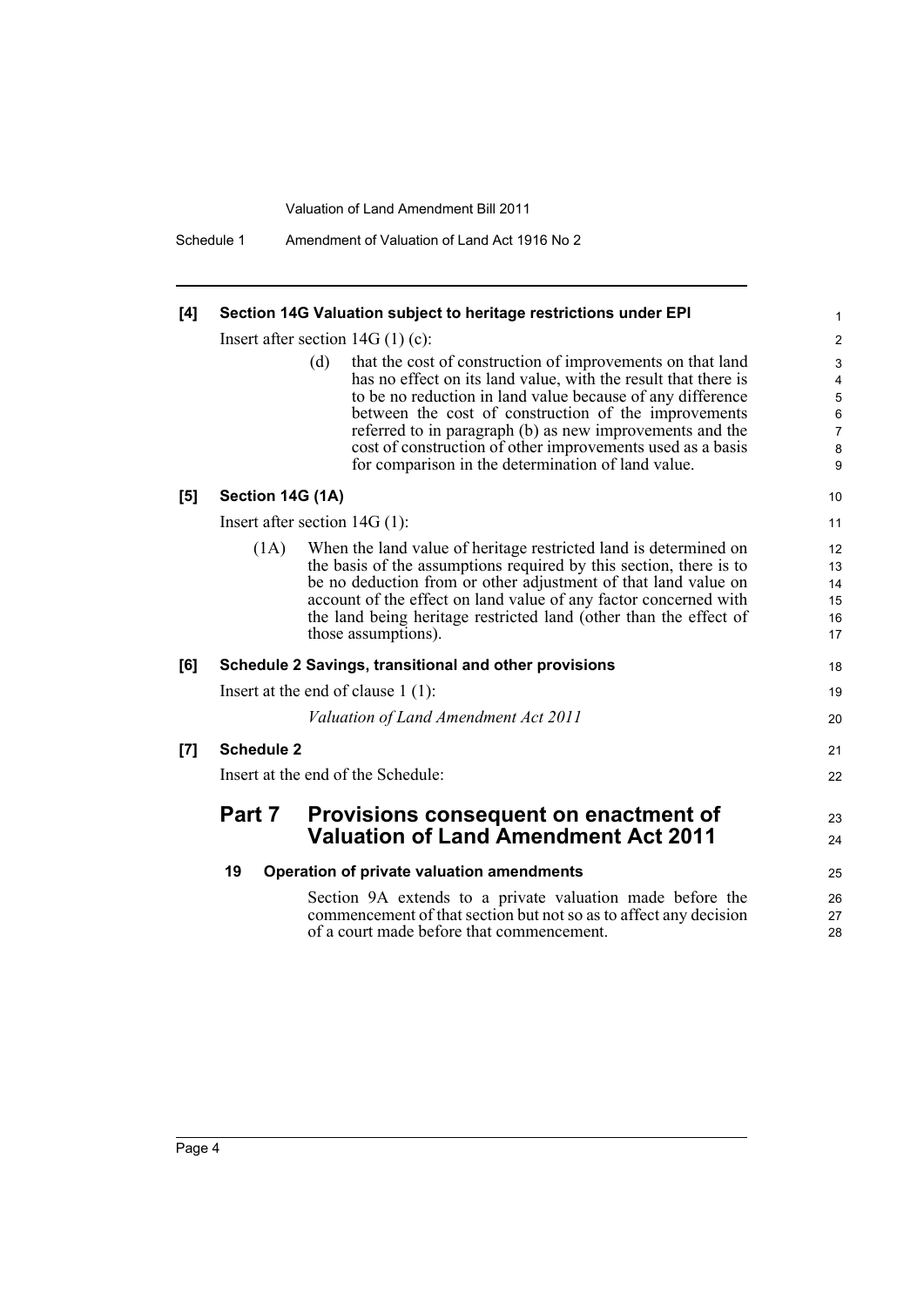Amendment of Valuation of Land Act 1916 No 2 Schedule 1

#### **20 Operation of amendments and validation of valuations** (1) The amendments made to section 14G of this Act, and to sections 123 and 125 of the *Heritage Act 1977*, by the *Valuation of Land Amendment Act 2011* are taken to have applied, and always to have applied, to any land valuation made before the commencement of this clause. (2) Subclause (1) does not affect any decision made by a court (before or after the commencement of this clause) in proceedings commenced before the date of introduction into Parliament of the Bill for the *Valuation of Land Amendment Act 2011*. 1 2 3 4 5 6 7 8 9 10